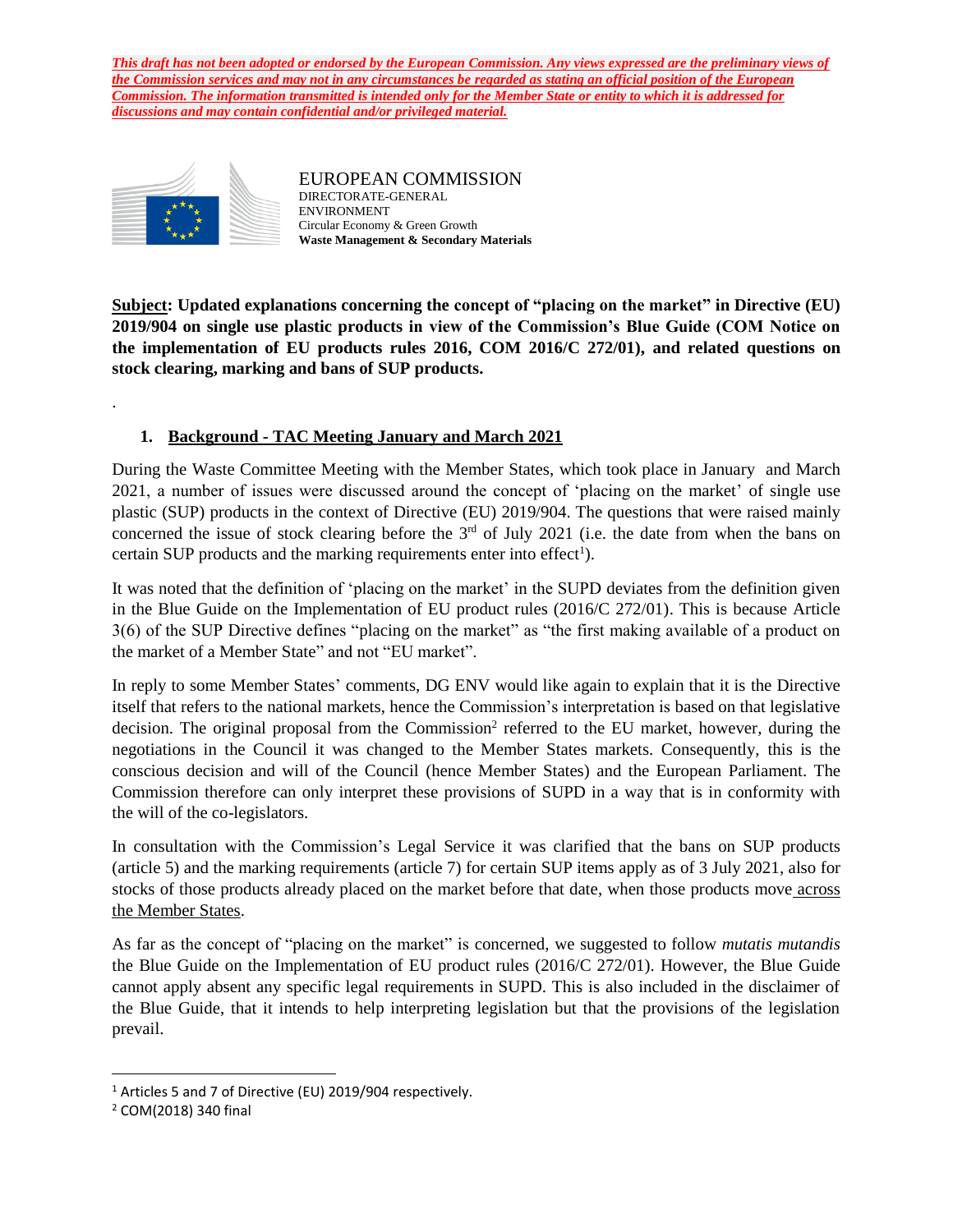Accordingly, the Blue Guide should be used for inspiration and clarifications. MS can use the explanations in the Blue Guide for the concept of placing on the market, but then it needs to be adapted to the Member State territory as opposed to the EU territory.

When first placing on the market is concerned in the first Member State the Blue Guide is applicable, while for the subsequent placing on the markets in other MS (the subsequent intra-EU movements), that guidance needs to be adapted.

After the meetings, a number of additional questions were received from MS in relation to placing on the market and importers / manufacturers and suppliers / retailers. An overview of those questions and suggested reply is provided below.

**2. Overview of all questions received from MS on the concept of "placing on the market" of SUP products**

(*With* r*esponse from DG ENV in RED***)**

#### **Manufacturers (stock clearing)**

- 1) If SUP products, which are subject to the ban in Article 5, are produced by the manufacturer, and then stored in its warehouse before 3 July 2021, can the manufacturer sell these products after 3 July 2021 (in other words can they be considered as having been placed on the market before 3 July 2021)?
	- o *Blue Guide (2016) states that "placing on the market is not considered to take place where a product is in the stocks of the manufacturer or the importer, where the product is not yet made available, that is, when it is not being supplied for distribution, consumption or use, unless otherwise provided for in the applicable Union legislation".*
- 2) Would it be possible to introduce stock clearance period to allow manufacturers to market unmarked cups after July 2021 if produced before that date?
	- o *No, the implementation deadlines are foreseen in the SUPD by the co-legislators (Council and EP) and the Commission is not in a position to unilaterally change them. However in that regard, the Marking Regulation foresees the possibility for the marking of SUP products placed on the market before 4 July 2022 to be affixed by means of stickers.*
- 3) As regards plastic cups, which are produced *before* and used *after* the July deadline: for some companies, it is their logistic and wholesale partners who procure the cups on their behalf and distribute them to our markets on the basis of need. If the cups have been delivered to their partners ahead of the deadline of July 2021, but they then supply them to the company's markets afterwards, can we still consider that they were 'first placed on the market' when they were **procured by these partners**?
	- o *The first placing on the market would take place when those cups are delivered to the wholesale partners. Nevertheless, if the wholesale partner in question distributes the cups to another MS after 3 July 2021, the cups are then placed on the market of that other MS after 3 July 2021.*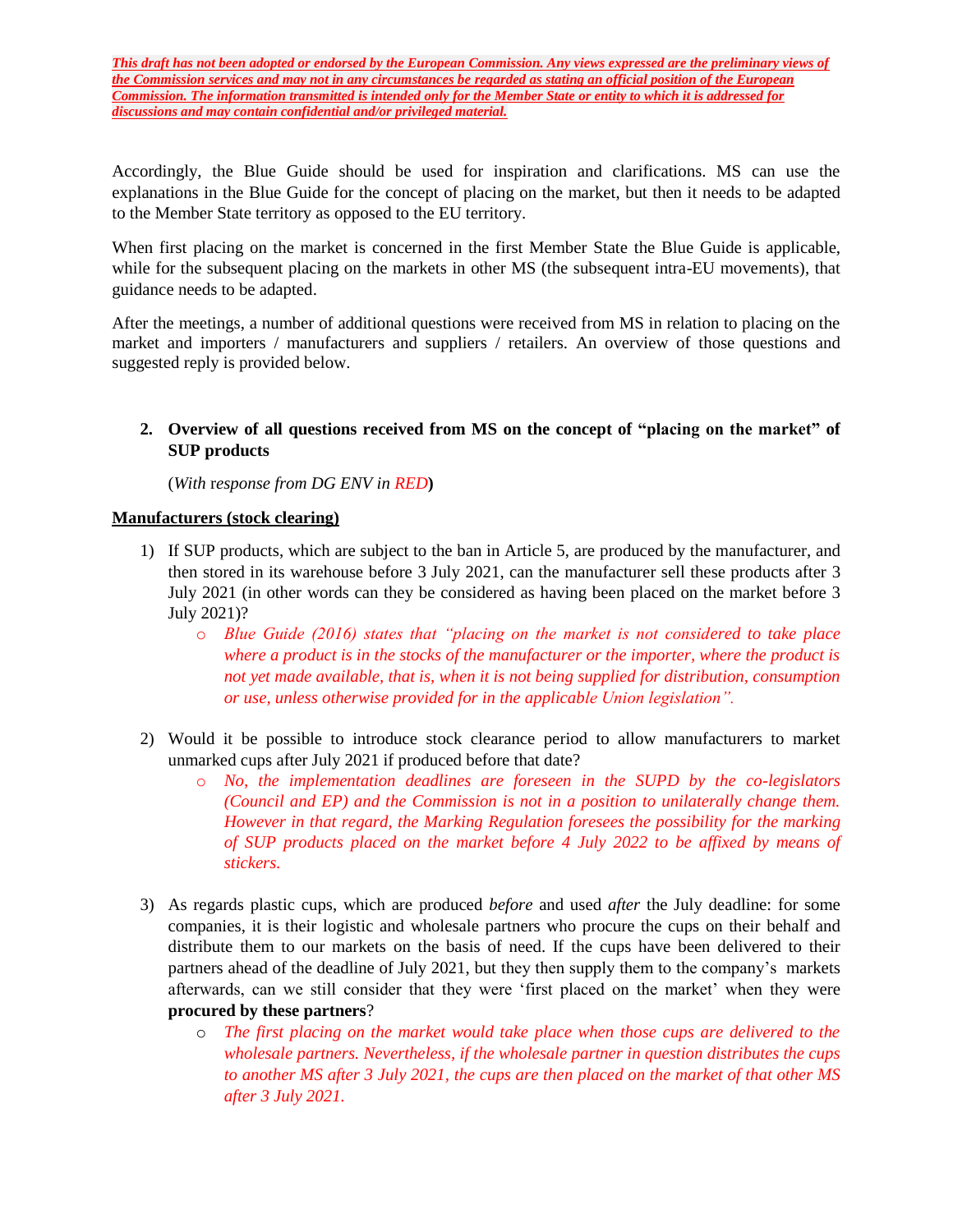- 4) Can you confirm that all stocks that companies have in a Member State subject to the requirements of Articles 5 and 7 of the SUP Directive can be sold after 03.07.2021?
	- o *The stock that has already been 'placed on the market' in a MS before 3 July 2021 can be sold in that MS after 03.07.2021, however if it would be placed on the market in another MS for the purposes of SUPD that would be the first placing on the market in that other MS.*

### **Physical handover**

- 5) Is a written agreement between producer/importer and distributor/retailer for selling the products and transfer the ownership can be consider as "placing on the market" and does not require the physical handover of the product" (according to Blue Guide)?The moment when the product is transferred (irrespective of the technique used, including by means of distance contracts) from a producer's warehouse in a Member State to another natural or legal person in a Member state, does there need to be a physical transfer of the products to be considered 'placing on the market'? If so, would a contract dating before 3 July 2021 for transfer of ownership be enough or, does an invoice (as evidence of payment) need to be delivered before 3 July 2021 as well?
	- o In this case it is the date of transaction that matters.
	- o In general placing a product on the market requires an offer or an agreement (written or verbal) between two or more legal or natural persons for the transfer of ownership, possession or any other property right concerning the product in question after the stage of manufacture has taken place. This transfer could be for payment or free of charge. It does not require the physical handover of the product. However, the transaction needs to refer to existing products (not a contract saying that they will deliver 100 cups which have not yet been manufactured). As the Blue Guide mentions, placing on the market can only take place after the stage of manufacture.
- 6) What is the answer to the question above in case products are transferred from the distributor's warehouse?
	- They were already placed on the market by the producer/importer when sold to the distributor.
- 7) In case that one company owns the product brand, but another company does the physical manufacturing of the products, which one is seen as "manufacturer" and thus responsible for SUPD compliance?
	- The economic operator who manufactures a product, or has a product manufactured and markets it under its name or trademark. Therefore, the manufacturer is the company who puts its name on the product, presenting itself as the manufacturer, even if the actual manufacturing is done by somebody else.
- 8) This is important to know, because if the brand owner is not considered as the manufacturer, the products produced to their warehouse before 3 July 2021 are considered to have been placed on the market.
	- o Having regard to the answer above, the products in the warehouse of the brand owner, if they are not subject of an offer or an agreement for the transfer of ownership, they are not to be considered as placed on the market, since they are still with the manufacturer, not yet supplied for distribution.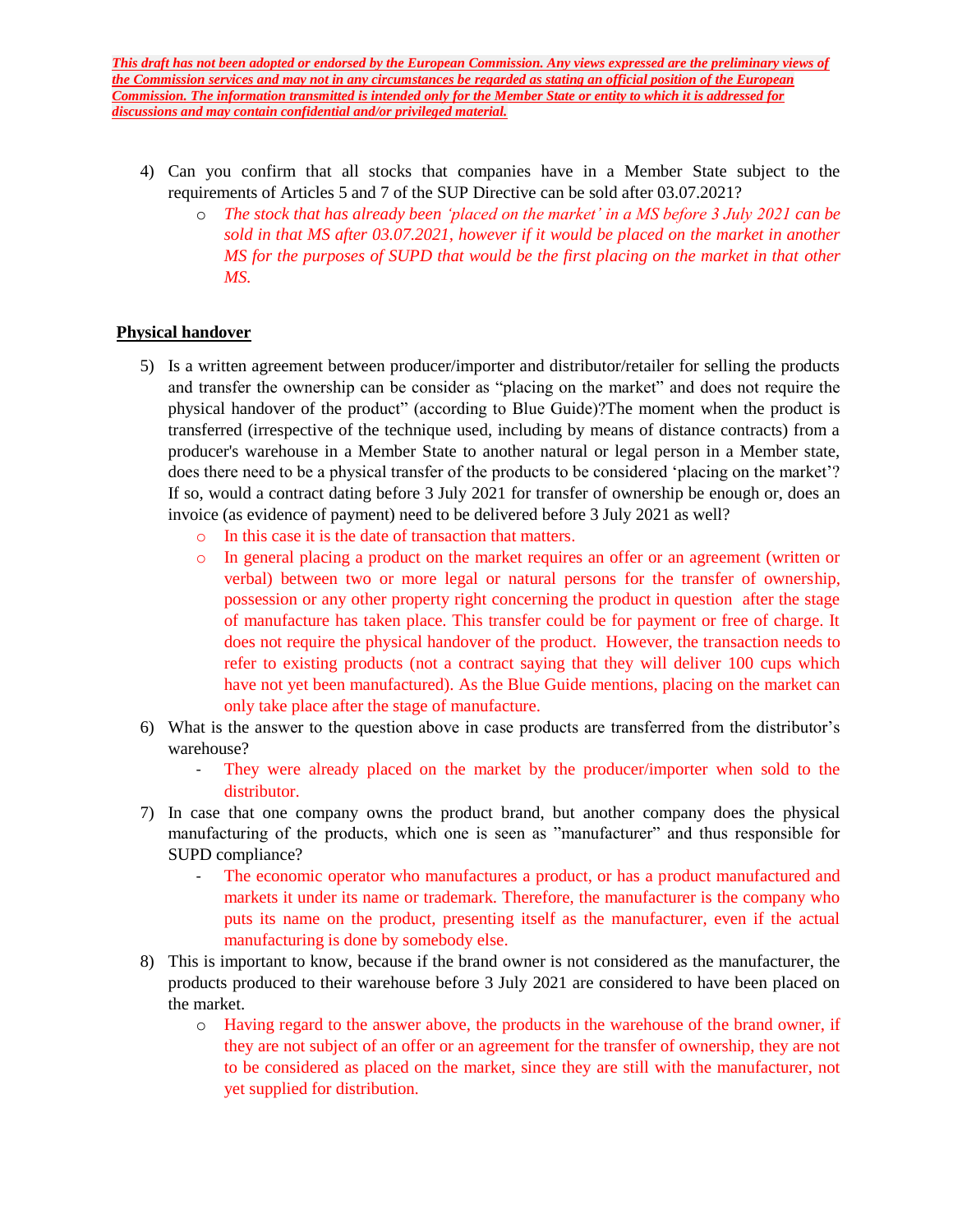- 9) If a manufacturer of cleaning wipes makes these products available to the supply chain before 3 July 2021 and does not label it with a sticker with the wording "product contains plastic", will these further links in the supply chain have to label unmarked products after 3 July 2021?
	- o No, because they are in distribution phase and therefore already placed on the market, unless the products are moved to another MS after 3 July 2021, in which case they are placed on the market again in that other MS after 3 July 2021, so that they need to fulfill the marking requirements of the SUPD.

## **Concept of "offer"**

- 10) According to Blue Guide a product is considered placed on the market when made available through an offer or an agreement. We would appreciate if the Commission could clarify what the concept of "offer" covers in this context. In the Blue Guide's explanation of making available on the market it says that the offer can be "an invitation to purchase and advertising campaigns". We would be grateful if the Commission could clarify if "offer" can also include other examples and if so, what these examples might be.
	- o An offer is a clear proposal to sell or buy a specific product or service under specific conditions. Offers are made in a manner that a reasonable person would understand its acceptance and will result in a binding contract.
	- o According to Blue Guide, a product is made available on the market when supplied for distribution, consumption or use on the Union market in the course of a commercial activity, whether in return for payment or free of charge. Such supply includes any offer for distribution, consumption or use on the Union market which could result in actual supply (e.g. an invitation to purchase, advertising campaigns).
	- o The reference to the "offer" relates to the product having to enter the distribution phase it is being supplied for distribution, consumption or use. This is also the case if it is sent to the distribution branch of the manufacturer (see footnote 50 of the Blue Guide).
	- o The examples of offer could include online offer, advertising campaigns, emails with invitation to purchase, delivery of quotes, information to purchasers and distributers on the products available and their price or any other proposal to sell specific product (that is already manufactured).
- 11) For example, if a manufacturer of wet wipes produces wet wipes without labelling before the 3rd July 2021 and makes them available for purchase on their website before the 3rd July 2021, have they then been made placed on the market even if no buyer has made an offer / bought them by the 3rd July 2021?
	- $\circ$  If the website is in the EU, it must concern existing and identifiable products. If so, those products which are being sold online have already entered the distribution phase as they are being offered, then they are placed on the market.
- 12) A product has been placed on the market, when it is supplied for distribution, consumption or use on the Union market for the first time. This should include any **offer** of a product intended to be placed on the market, which could result in such supply, e.g. a written, oral or electronic advertising campaign or invitation, directed towards distributors, consumers or users on the EU market, according to the blue guide. It would also mean that all stocks that companies might have in the MS and that are subject to the ban and marking requirements can be sold after the 3rd July. Can you confirm?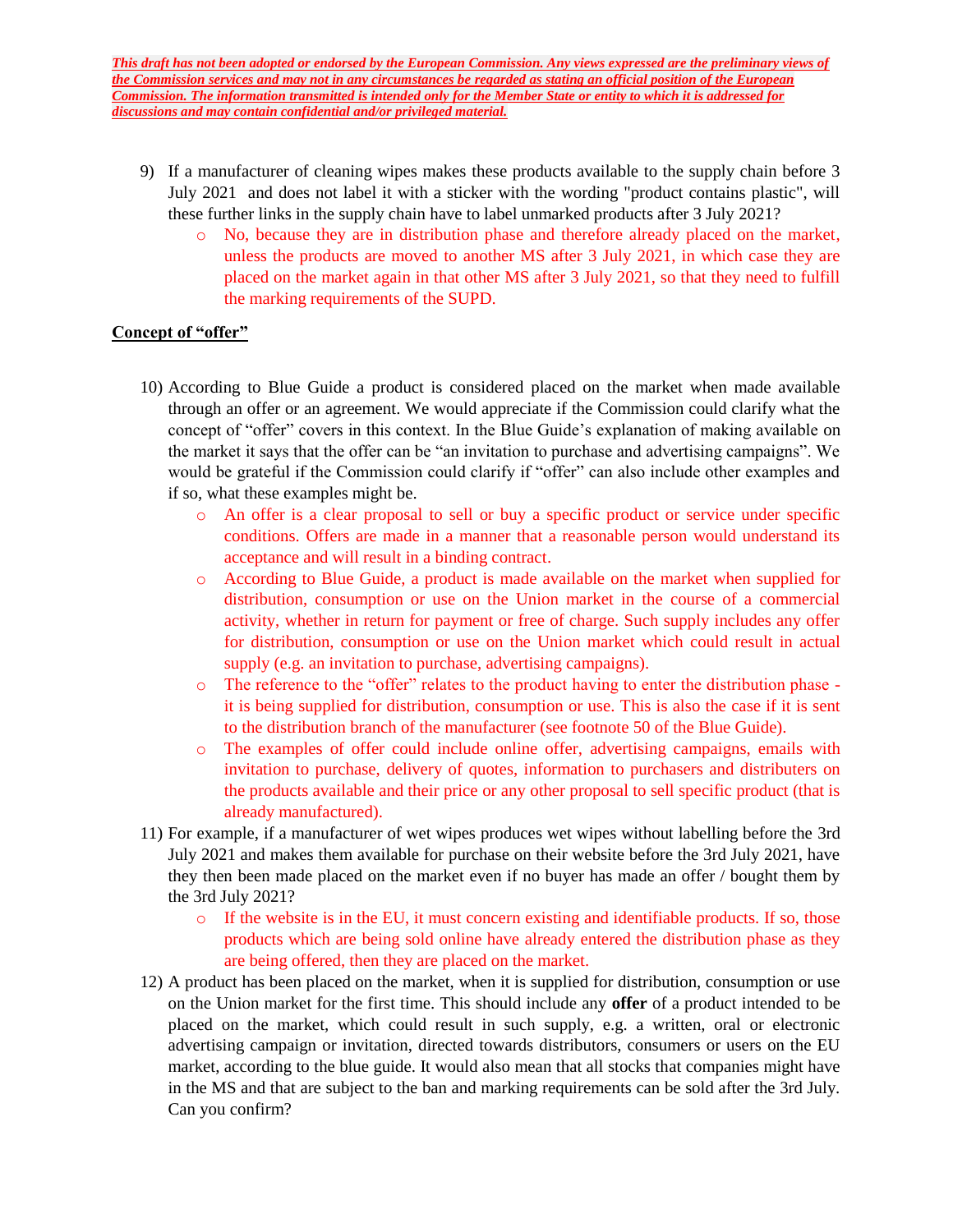o Yes, as long as they are in the distribution phase and are not moved to another MS.

#### **Importers (from third countries)**

- 13) In the case of a supplier that imports the goods with the intention to sell to retailers: when the goods are being imported, should they be considered as 'placed on the market' of the country of import? Or only when the products are sold to retailers?
- 14) Cases where products have been imported accompanied by the relevant documentation issued before the  $3<sup>rd</sup>$  of July, but have not been further distributed (to the shops)
- 15) A retailer imports the goods and then redistributes them (internal redistribution within the company or company branches). When it is considered placed on the market?
- 16) If the products have been imported into the importer´s warehouse before 3 July 2021, can the importer also sell these products to retailers after 3 July 2021 (it means these products are considered to have been placed on the market before 3 July 2021)?
- 17) Where a company imports products from a subcontractor from another country outside the EU, and then sells these to clients on the EU market, can the selling of products on the EU market be considered 'placing on the market'?
- 18) Please confirm the following interpretation: if a tobacco producer meets the requirements of placing on the market (the transaction has taken place but the physical transfer has not yet taken place) before 3 of July but free circulation has not yet taken place before 3 of July, these products cannot be considered as 'placed on the market' before 3 of July. Do both 'placing on the market' and 'free circulation procedures' have to be achieved before 3 of July?
- 19) Please confirm whether SUP products, which have not been placed on the market (i.e. the transaction hasn't taken place yet) before 3 of July, and are in the importer warehouse, cannot be considered to have been 'placed on the market', even after being repacked into smaller unit packages by the importer?
	- o In general, an imported product is placed on the market at the time of release for free circulation.
	- o The Blue Guide lays down: "*The purpose of release for free circulation is to fulfil all import formalities so that the goods can be made available on the EU market like any product made in the EU. Therefore, when products are presented to customs under the release for free circulation procedure, it can generally be considered that the goods are being placed on the EU market and so they will need to be compliant with the applicable Union harmonisation legislation. However, it may also be the case that the release for free circulation and the placing on the market do not take place at the same time. The placing on the market is the moment in which the product is supplied for distribution, consumption or use for the purposes of compliance with Union harmonisation legislation. Placing on the market can take place before the release for free circulation, for example, in the case of online sales by economic operators located outside the EU, even if the physical check of the compliance of the products can take place at the earliest when they arrive at the customs in the EU. Placing on the market can also take place after release for free circulation.*" For example, where stockpiling is done by the importer and the products are brought into the Union without the intention for them to be distributed immediately. In that regard, the Blue Guide (2016) states that *"placing on the market is not considered to take place where a product is in the stocks of the manufacturer or the*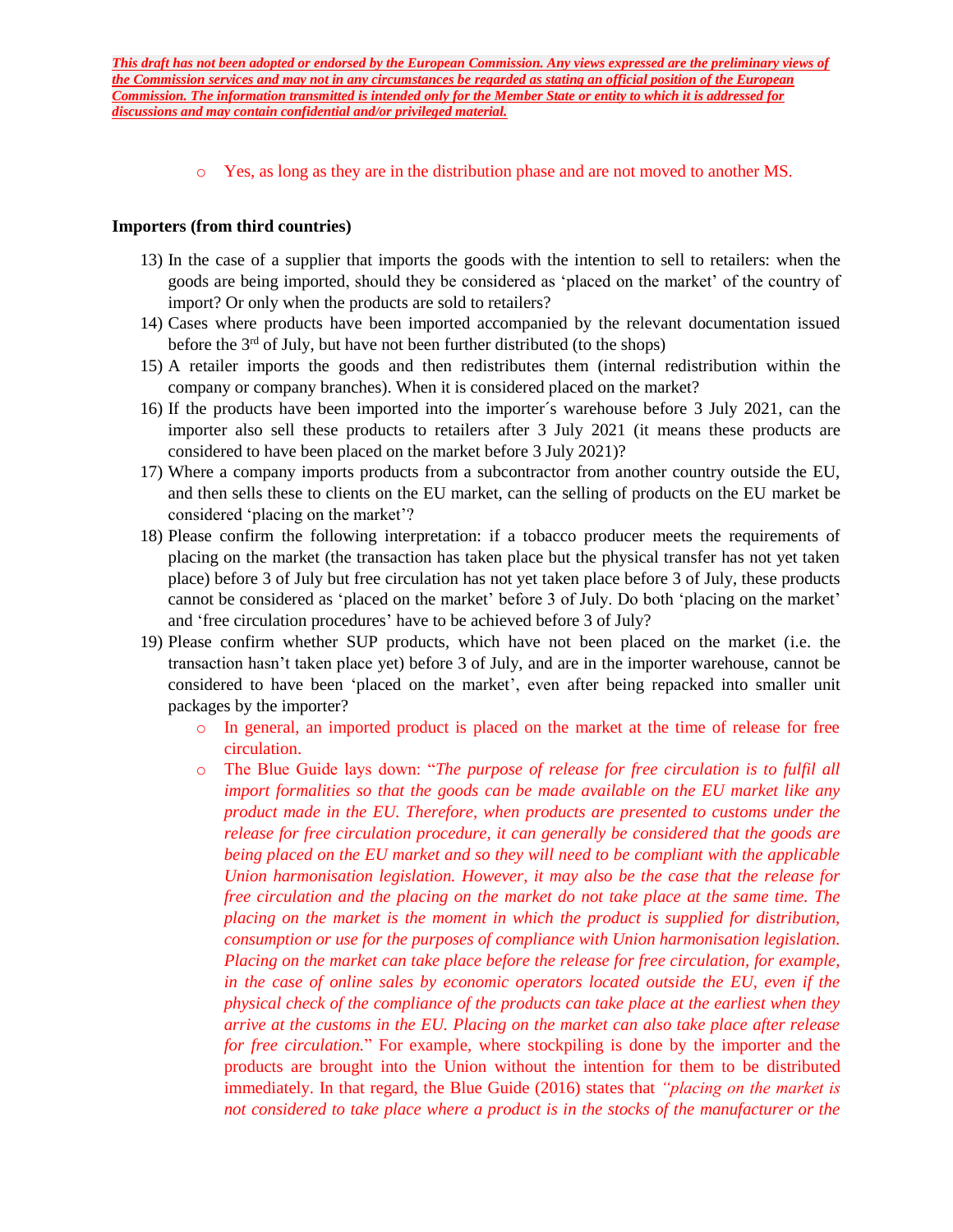*importer, where the product is not yet made available, that is, when it is not being supplied for distribution, consumption or use, unless otherwise provided for in the applicable Union legislation".*

- o However, the default position is that when an imported product is released for free circulation, it is brought into the EU for the purposes of further distribution, consumption or use.
- o From the custom point of view for the goods to be released for free circulation in the EU, they have to be introduced physically into the EU territory, presented to customs, declared for the customs procedure "release for free circulation", checked by customs for the non-fiscal purposes (to see if they are allowed to be in a free circulation in the EU) and discharged from the fiscal point of view.
- 20) If the restricted products have been purchased by the importer before 3 July 2021, can the importer repack them in his own warehouse after 3 July 2021 and sell them to retailers (it means consider that these products were placed on the market before 3 July 2021)?
	- o The individual product is placed on the market upon release for free circulation. It is possible for another economic operator to change the packaging for as long as compliance with the legislation of the product is not affected. However, any subsequent placing on the other MS market will be considered first placing on the market and the products will have to comply with SUPD.
- 21) In case products are imported from 3rd countries, should the release for free circulation be requested before 3 July 2021, and would there be a need to have the imported products checked by the authorities responsible for border control before 3 July 2021?
	- o According, to the Blue Guide *"when products are presented to customs under the release for free circulation procedure, it can generally be considered that the goods are being placed on the EU market and so they will need to be compliant with the applicable Union harmonisation legislation"*
- 22) "Importer" in the blue guide refers to the economic operator which places the products to the market for the first time in EU. In the SUP-directive placing on the market happens in each member state. The products, which are imported from other member states, already have free movement according to customs procedures. Imported products from outside of EU and stored in the importer's warehouses are placed on the market since those are released for free circulation. However, the imported products from another EU country and stored in the importer's warehouses, are not placed on the market, since the products are not (again) released for free circulation. This means that for a while the SUP-products do not have free movement in the EU. (See question and answer: - If the products have been imported into the importer´s warehouse before 3 July 2021, can the importer also sell these products to retailers after 3 July 2021 (it means these products are considered to have been placed on the market before 3 July 2021)?
- 23) If in a member state there is a manufacturer of the same kind of products, but the manufacturer cannot sell their products in stock after 3 July 2021 because the products are not placed on the market. If company has imported the products outside of EU, the products have been released for free circulation, the company can repack and sell those products after 3 July 2021.
- 24) The interpretations concerning importers creates an unequal situation between products manufactured or imported outside of EU and the products manufactured in EU or imported from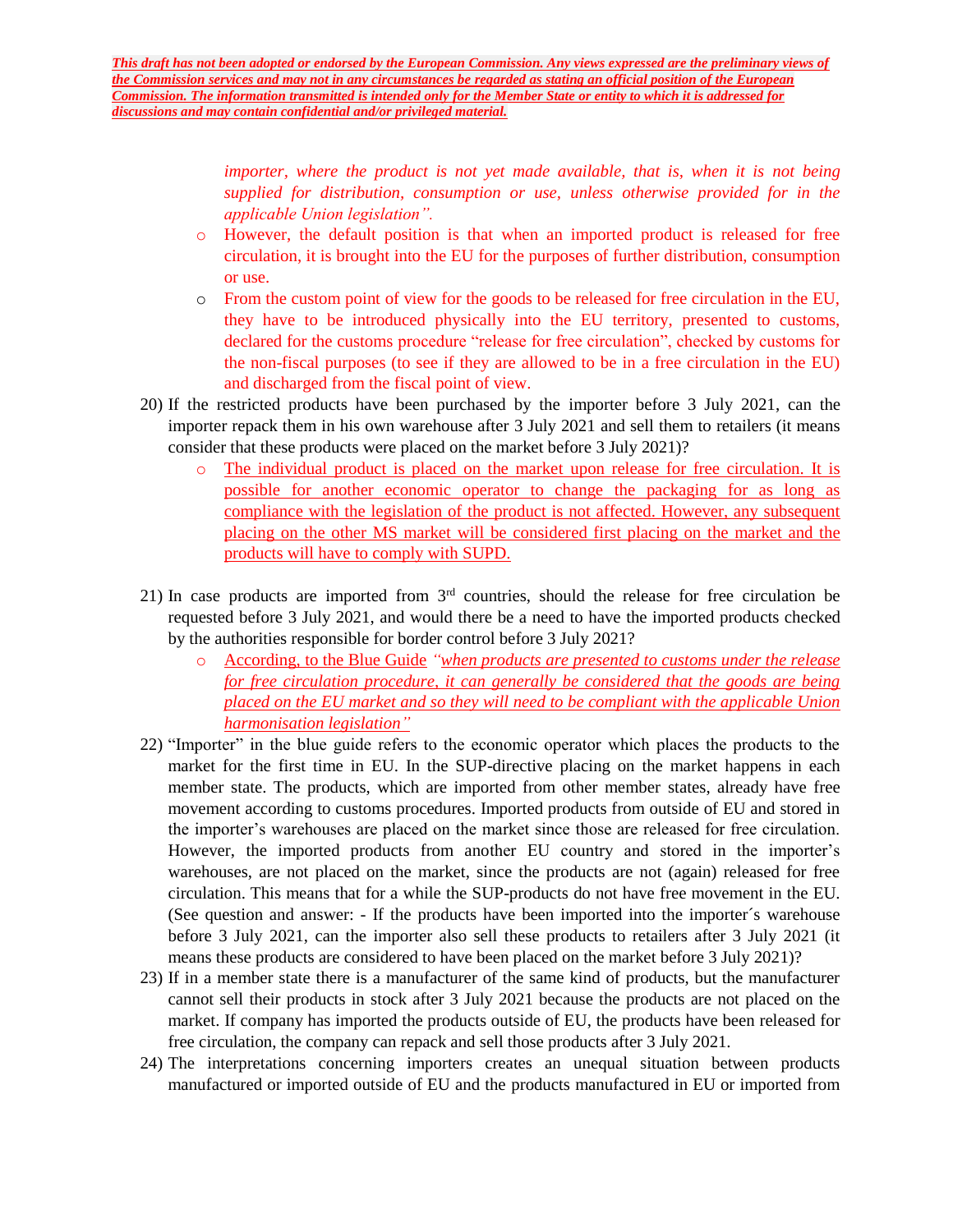other EU member states. FI does not approve the unfair and unequal handling of products manufactured in EU.

- o Firstly, placing on the market takes place when the product is released for free circulation but not when the importer is only doing stockpiling, without any intent to distribute it further.
- o Secondly, after 3 July 2021 both and manufacturer and importer will abide the same rules once they are placing the product for the first time in the other MS.

### **Retailers and distributors**

- 25) If the restricted products are in the retailer´s warehouse after 3 July 2021, can the retailer still sell them to the final consumer after 3 July 2021 (it means these products were considered to have been placed on the market before 3 July 2021)?
	- o *Yes if it is done in the same MS, as they have already been placed on the market before 3 July 2021.*
- 26) According to the definition of 'Placing on the market' from the EU Directive 2019/904, do you confirm that plastic stirrers which are still in stock, remain in the Member State and which were already placed on the market before the  $3<sup>rd</sup>$  of July can still be sold by the final customer?
	- o *Yes, if they have already been placed on the market before the 3rd of July 2021.*
- 27) According to the definition of 'Placing on the market' from the EU Directive 2019/904, do you confirm that plastic cups without marking requirements which are still in stock, **remain in the Member State** and which were already placed on the market before the 3<sup>rd</sup> of July can still be sold by the final customer?
	- o *Yes, see reasoning above (so as long as they are not supplied/made available in another MS).*
- 28) If the purchase of products from a company based outside the territory of state X and their delivery to distribution warehouses in state Y, belonging to a company based in state Y, takes place before 23h59 on 2 July 2021, should we assume that each product delivered to the distribution warehouse in state Y is a product 'placed on the market' and may be sold after this date until its stocks are exhausted in the territory of the Member State where the distribution warehouse is located (state Y), even if it does not meet the requirements which will come into force on 3 July 2021?
	- o Yes. However, it is also important to note that it is not the physical delivery of the product that is important, as a product is considered placed on the market when supplied for distribution, consumption or use (see above).
- 29) Who will be responsible for placing the appropriate graphics if the product was placed on the market before the date of July 3, 2021, and on this date the distributor begins to make the product available on the market of other Members State?
- 30) We understand that when the products have been placed on the market, some obligations lie with the next levels in the value chain. Specifically, we understand that Member States have to ensure that the distributors have an obligation to **ensure compliance with national implementation of article 5 and 7** for the products they make available (after they have been placed on the market). E.g. a distributor must be legally obliged not to supply products that they find or have reason to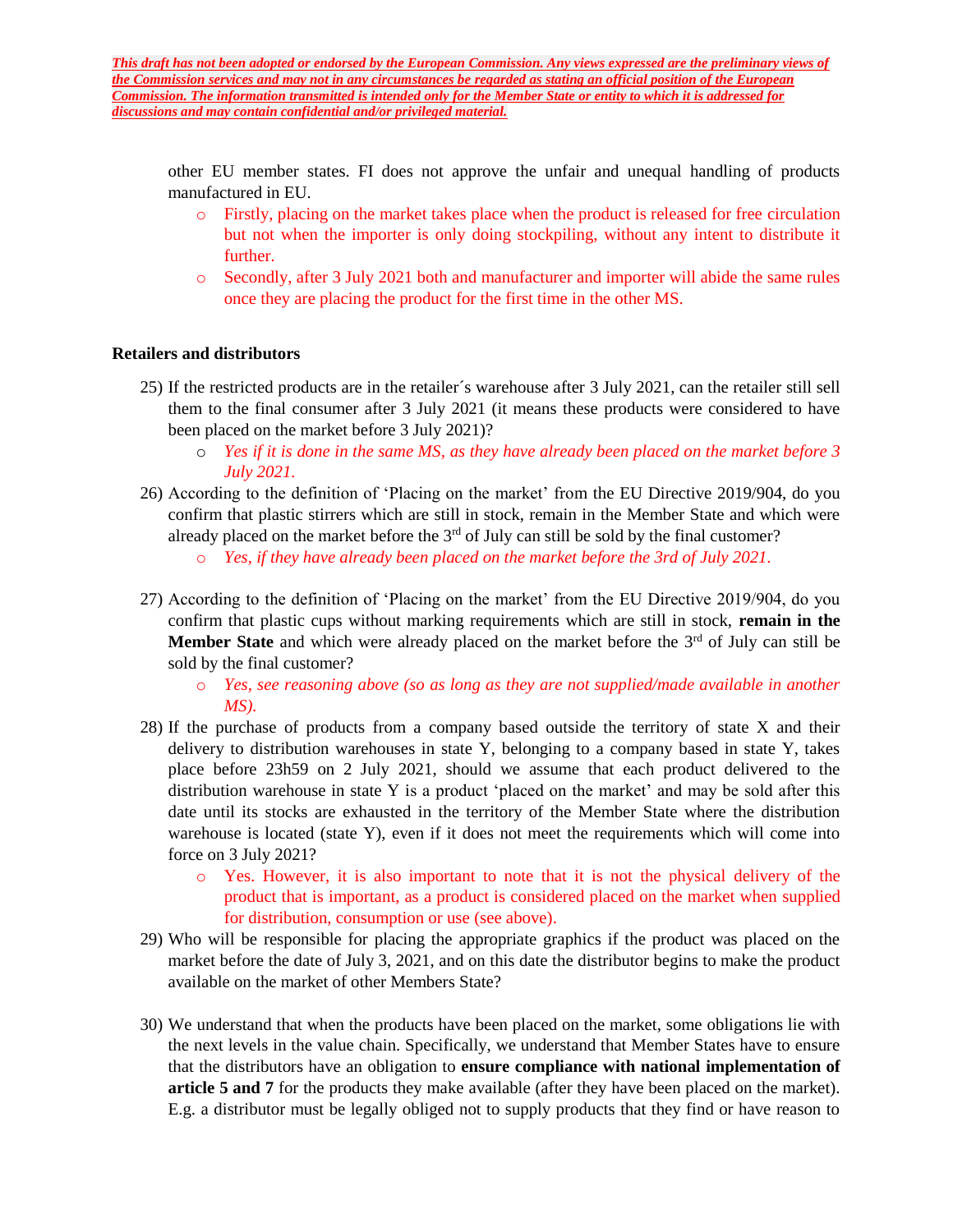believe do not comply with the Commission Implementing Regulation (EU) 2020/2151 on harmonised marking specifications or with national implementation of Article 5 or 7. Furthermore, the distributor must in this case be legally obliged to inform the producer and the market surveillance authority of the non-compliance. The same applies to other obligations described in the Blue Guide e.g. distributors are obliged to abstain from making the product available, if it is not in compliance, and are obliged make sure that corrective measures are taken by the manufacturer/producer. Can you confirm?

- o As explained above the Blue Guide as well as Decision 768/2008 is not directly applicable absent any specific legal requirements in SUPD. The SUPD does not foresee any specific legal requirements for the distributors in this regard, it is therefore left for the Member States to determine, how article 5 and article 7 of SUPD will be implemented and enforced in their Member State. Having said that for the sake of more aligned implementation the Member States could use the Blue Guide for inspiration in that regard.
- 31) In the Directive, placing on the market is defined as 'the first making available of a product on the market of a Member State'. Our question is, whether in the implementation of the Directive, the MS need to **take legal measures** not only vis-à-vis companies placing said products on the market, **but also as regards companies established in the MS placing products on the market in other member states**, either by selling directly to end users in those MS or for distribution. Likewise, whether the bans of certain SUP products should be absolute and apply regardless of whether the producer intends to market the product in his or her own country or in any other Member State. Given that article 5 and 7 do not require companies to appoint and authorize representatives, not covering Danish companies marketing products in other MS would limit enforceability for other MS on their markets. Could you please advise whether this would be going beyond the scope of the Directive?
	- o Article 5 and 7 of SUPD refer to Member States prohibiting or ensuring markings affixed on the products "placed on the market". The directive does not refer to a particular market of that Member State. However, SUPD does not place any obligations on distributors or manufacturers in that regard, while for example concerning the extended producer responsibility the specific obligations for producers were laid down in Article 8. Accordingly, DG ENV does not think that SUPD should be interpreted as asking MS to take legal measures not only vis-à-vis companies placing said products on its market, but also as regards companies established in the MS placing products on the market on other member states.

#### **Placing on the market of particular SUP products**

- 32) Food containers: what moment has to be considered as the moment of 'placing food containers on the market' in the context of SUPD? Is it the moment when the food is packaged in the container by the producer? Or the moment when the food container with the food is sold to the final consumer by a retailer? (ie some retailers buy packaged food from other companies).
	- o *When the food container is supplied/sold empty to a distributor or producer that then fills the container.*
- 33) **Comment and question**: This explanation is very confusing because at the moment when the container is supplied for distribution, consumption or use in the context of a commercial activity,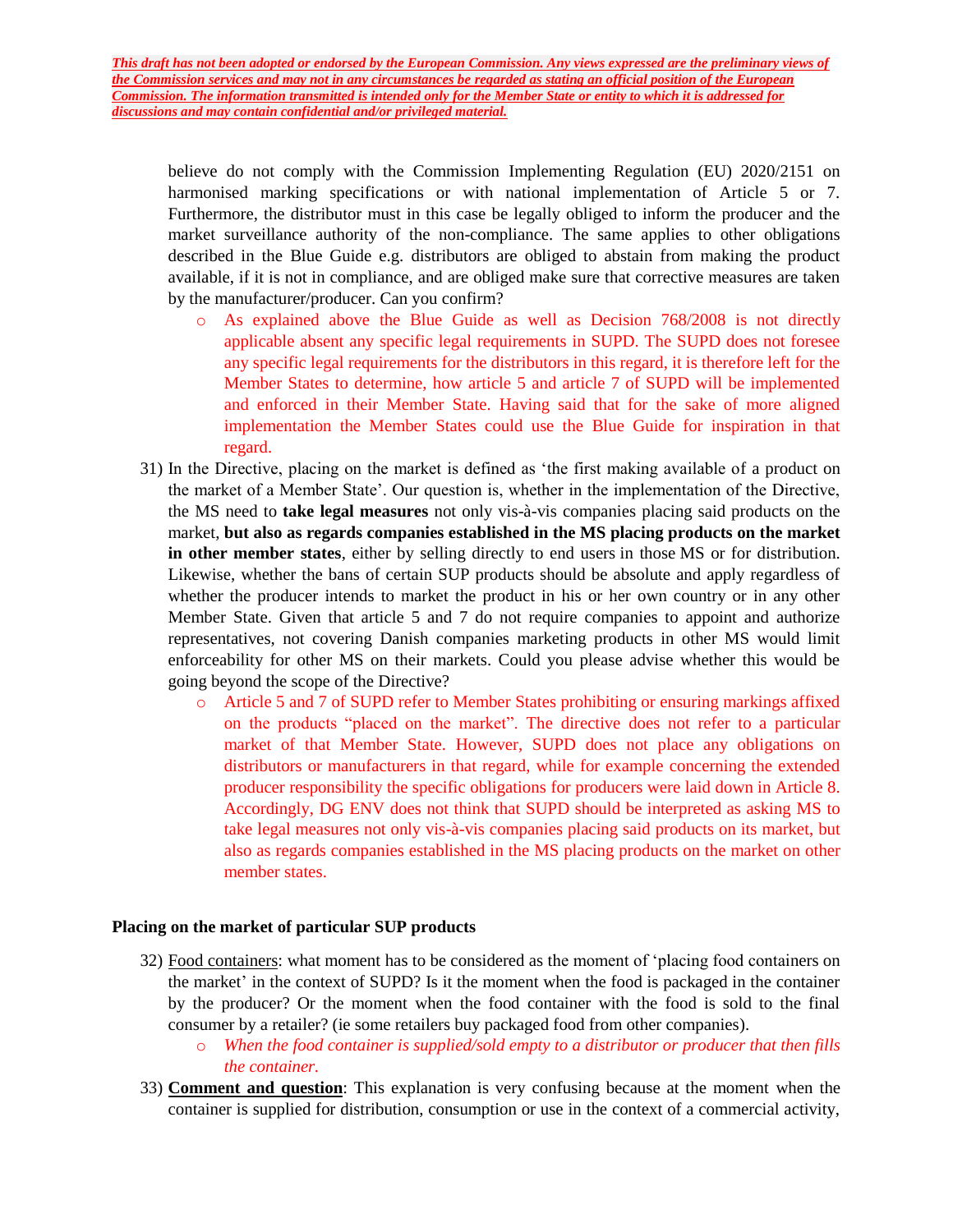we don't know yet whether it will be used for 'ready to eat' food or raw food. If those containers are used with raw food, they don't have to be considered as SUPD products. This only becomes clear when the food is packed in the container.

- o In the context of "placing on the market" from the SUPD perspective, the food containers concerned are "food containers made of expanded polystyrene, i.e. receptacles such as boxes, with or without a cover, used to contain food…". As the from 3 July 2021 in accordance with Article 5 of the SUPD they will not be allowed to be placed on the market.
- $\circ$  As far as food containers are concerned the Guidelines<sup>3</sup> foresee, that "food containers" used to contain food meeting the requirements set out in the Directive, which are sold empty and not intended to be filled at the point of sale, are also covered by the Directive".
- o Accordingly, all the food containers made of expanded polysterene placed on the market empty before the 3 of July 2021 are already placed on the market in the MS so they can be used for "ready to eat" food or" raw" food or sold empty, it does not matter. As from 3 July 2021 the food containers made of expanded polysterene empty or filled with "ready to eat" food will not be allowed to be placed on the market of MS.
- 34) Single use-plastic cutlery attached to/integrated into food packaging/beverage container: when should the cutlery be considered to have been 'placed on the market'? E.g: A spoon is manufactured by a producer of spoons, and supplied/sold to a producer of yoghurt who fills a container with yoghurt, attach the spoon, and deliver the product to the food-chains/supermarkets who will sell this to consumers. When is the spoon placed on the market? Is this when the producer of the spoons supplies/sells the spoons to the yoghurt producer, or when the yoghurt is supplied/sold to the food-chains/stores?
	- o *When the cutlery/spoon is supplied/sold to a distributor or producer that then fills the container.*
- 35) **Comment and question**: When the producer of yoghurt is also the importer for spoons, does it mean that this yoghurt producer is the one who places the plastic spoon on the market? Does it mean that after 3 of July this producer cannot sell products with plastic spoons anymore? There is a similar situation with the producer of juice, who sells juice packs with integrated straws. They are the importers for their own straws. Similar situation is with ice-cream sellers who sell unpacked ice-cream in an ice cream parlor, and they want to add plastic spoons on products they have imported.
	- o See above in the Imports section. Normally, if the product was imported (i.e. from third countries), once in was released for free circulation the products would be placed on the market.
- 36) When can the wet wipe be considered as 'placed on the market'? E.g. a wipe is manufactured by a producer of wipes and supplied/sold to a producer of wet wipes that "moistens" the wipes with the chemical mixture (cosmetics or cleaning product mixture) and then packs the products and sells it to a retailer who will sell the product to a consumer. When is the wet wipe placed on the

 $\overline{a}$ 

<sup>&</sup>lt;sup>3</sup> Section 4.1 of the Commission guidelines on single-use plastic products in accordance with Directive (EU) 2019/904 of the European Parliament and of the Council of 5 June 2019 on the reduction of the impact of certain plastic products on the environment, that are foreseen to be adopted on 31 May.